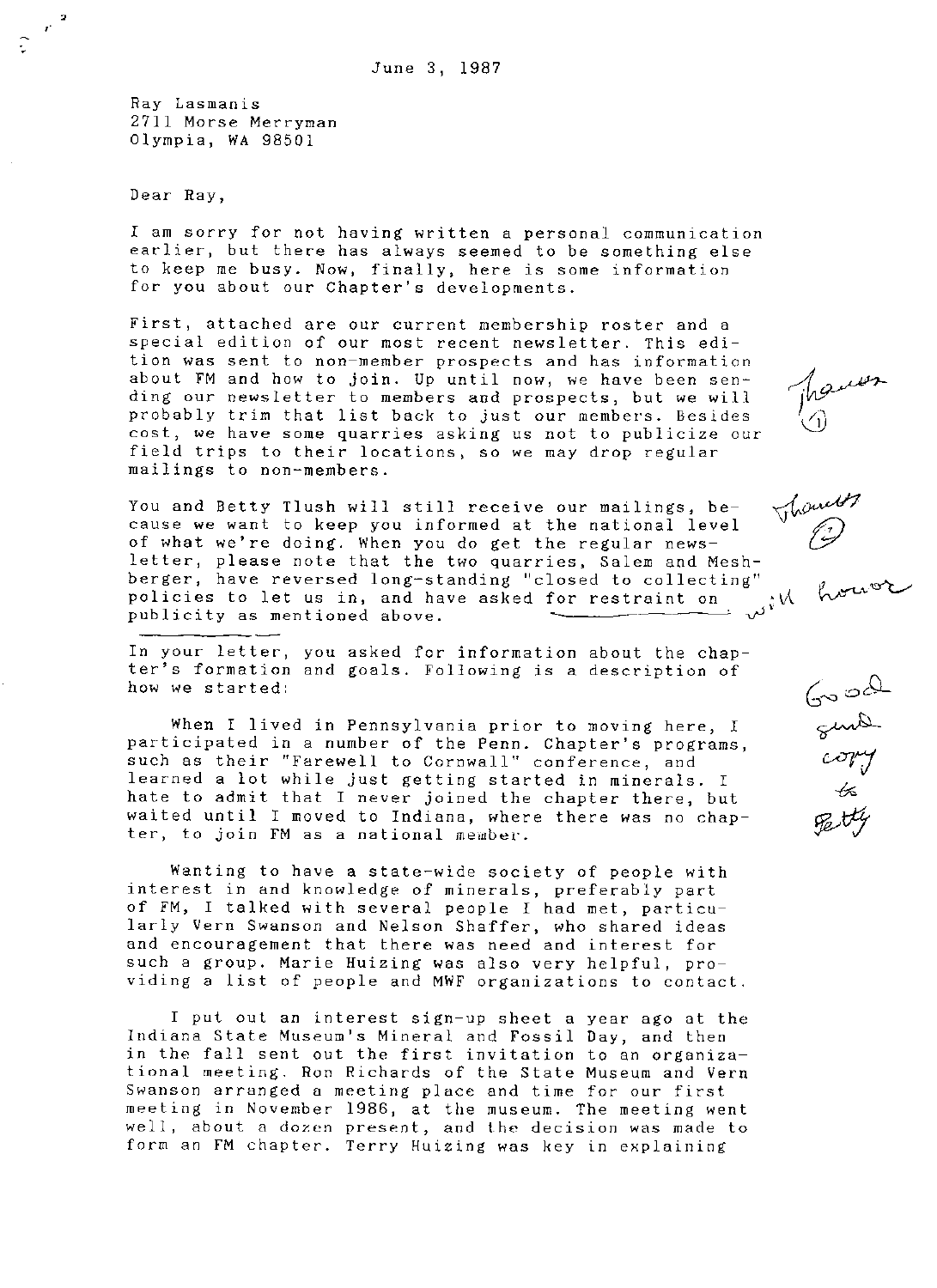the benefits of FM to those present who were less familiar with it.

Our second meeting was in January of 1987, when we approved a constitution and by-laws, and set in motion all the organizational details to become a non-profit chapter of FM. Officers were elected'and assignments made.

Since then:

1. We have incorporated and received our. tax-exempt status from the State of Indiana.

2. We have applied for federal  $501(c)(3)$  recognition by the IRS, and are waiting for word on that.

3. We received our Charter from FM (thank you!) 4. We have elected officers: (addresses and phone numbers are on the attached roster)

| President    | - Rich Eddy, Columbus, IN                              |
|--------------|--------------------------------------------------------|
|              | 1st V. Pres. (Prog.) - Nelson Shaffer, Bloomington, IN |
|              | 2nd V. Pres. (Trips) - Vern Swanson, Alexandria, IN    |
| Sec'v/Treas. | - Wanda Aldred, Shoals, IN                             |
| FM Liaison   | - Terry Huizing, Cincinnati, OH                        |

5. Our membership reached 31 last Saturday. 6. Completed activities are: 4 meetings (two organi~ zational and two with programs), one field trip (with 4 more planned this year), participation in two mineral shows (Cincinnati and Chicagoland) and in the Indiana State Museum's Mineral and Fossil Day (displays and free handouts to the general public), and two programs, one by Dr. Ken Brock of IU on "Minerals of Pleasant Ridge, Indiana" and the other by Dr. Carl Francis of Harvard on "Twinning in Calcite"

Plans for the future include lining up liability insurance, participating in shows/swaps at Bedford and Greenfield, IN, and an annual dinner meeting in November to celebrate the first year. Next year, we will likely take on one or more of three suggested projects: developing traveling exhibits for the State Museum and for the Chapter, co-sponsoring a conference/symposium on the current state of knowledge of Indiana mineralogy, or helping work on a new state mineralogy for Indiana.

I really hope we will make some lasting contributions to mineralogy in this area. The response we've had from so many people in just 5 months of existence tells me there is a need and interest for FM in this area. I hope we can carry on in the tradition of what has been done by you and the other chapters already.

Several things have been especially encouraging to me. First, the tremendous job done by the other officers in each area of responsibility. Second, the level of enhusiasm and involvement by all the members. Third, the support from the State Museum as a meeting place and corporate base. Fourth, initiative shown by members to help, such as Shirley Allen putting together a chapter display for the Chicagoland Show, and Terry Huizing get-

 $4$  and  $\mu$  $e^{\int$